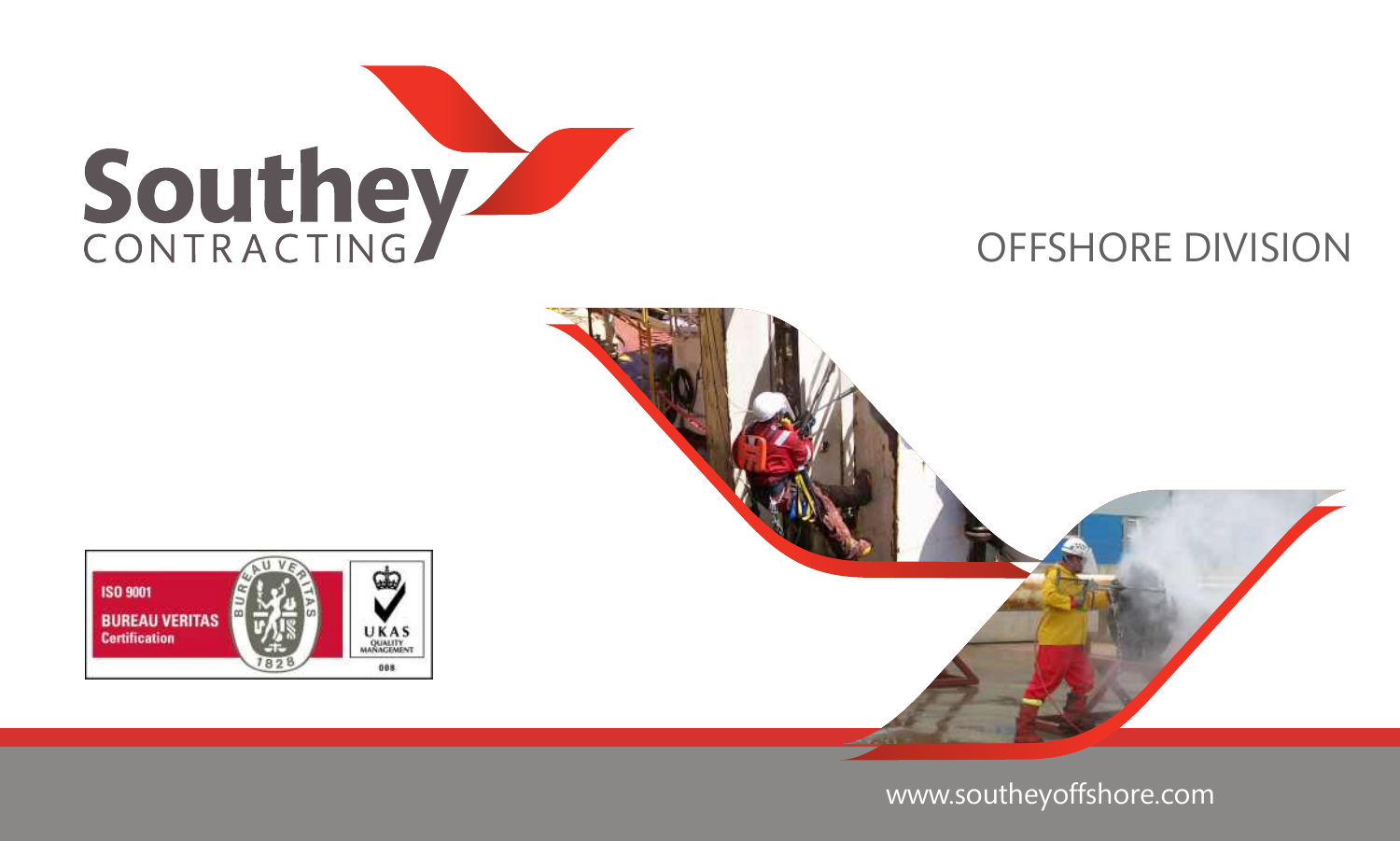

### **COMPANY OVERVIEW**

Southey Contracting Offshore Division provides specialist access, inspection and maintenance services to the oil & gas and mineral sectors of West and East Africa.

The services provided include corrosion protection, UHP Water Jetting, abrasive blasting, tank cleaning, scaffolding, thermal non-destructive testing, material inspection services, lifting gear certification, maintenance and engineering solutions, unique access solutions and marine crew assignments.



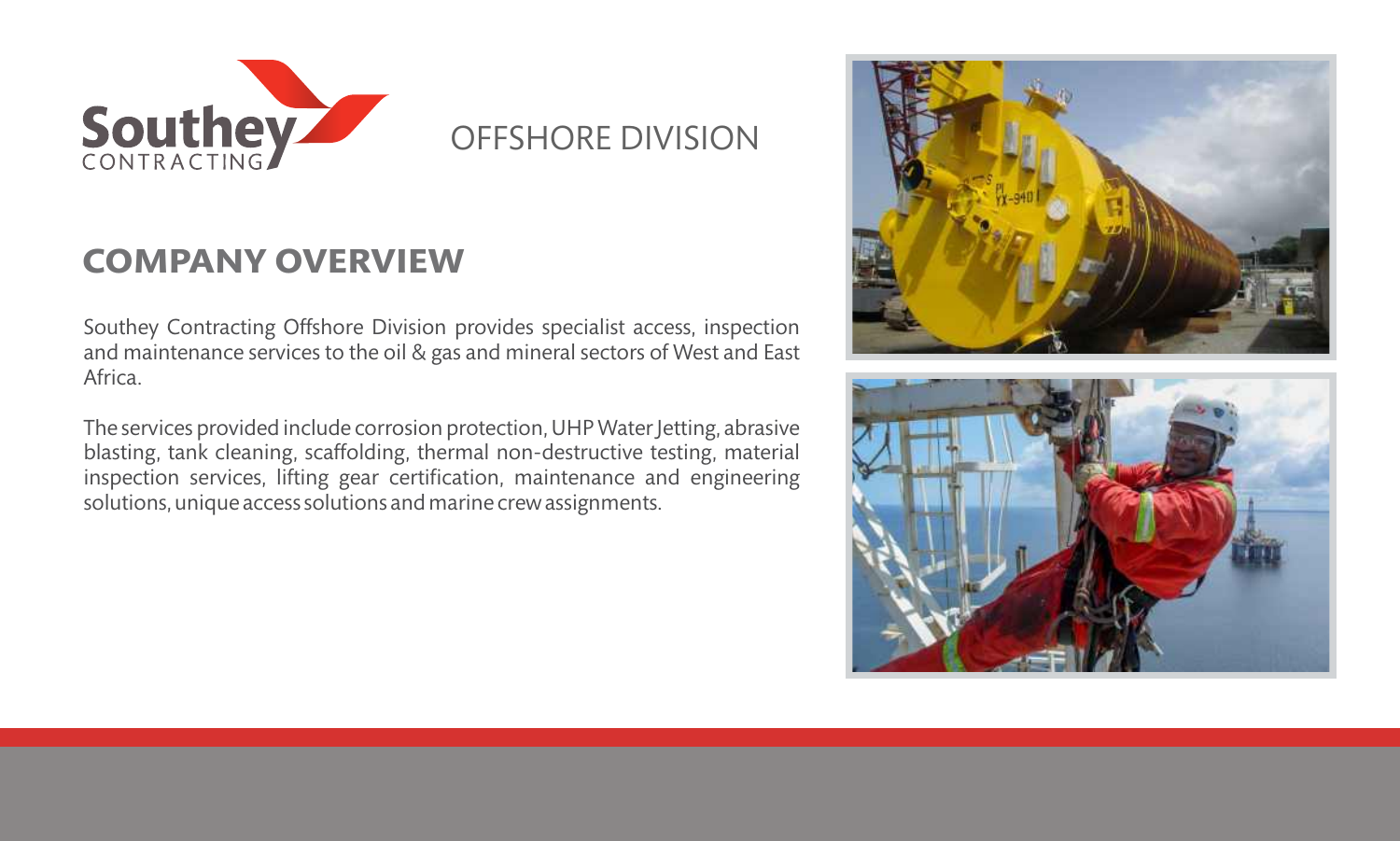

## **BUSINESS PHILOSOPHY**

In line with our business philosophy of investing in our regions of operation, we have registered companies operating in Angola, Gabon, Ghana, Congo, Tanzania and Mozambique with further interests in regions where oil & gas and mining activities lend themselves to our Offshore Contracting Division.

We add value through our engineering capabilities to these select customers in the various business sectors in which we operate and are also able to train local employees offering our clients the local content requirements desired of them by government organisations.



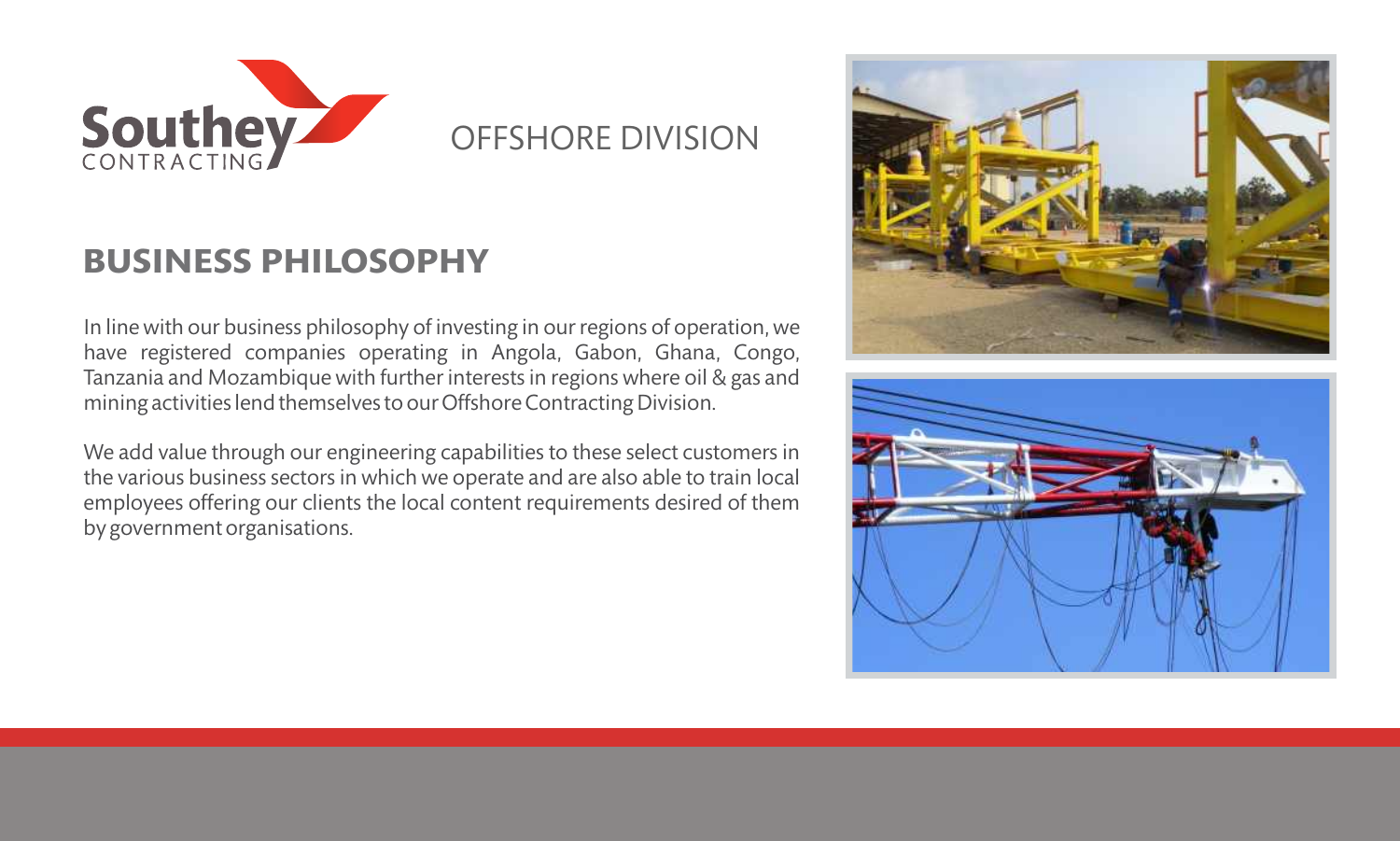

# **STRATEGIC OBJECTIVES**

#### **Vision**

To operate as a dominant player providing specialised access, inspection and maintenance services to the international oil & gas and mining sectors.

#### **Mission**

To provide quality specialised access, inspection, maintenance and engineering services to our customers through our team of dedicated, motivated and trained personnel who understand that our customers are the reason for our business.



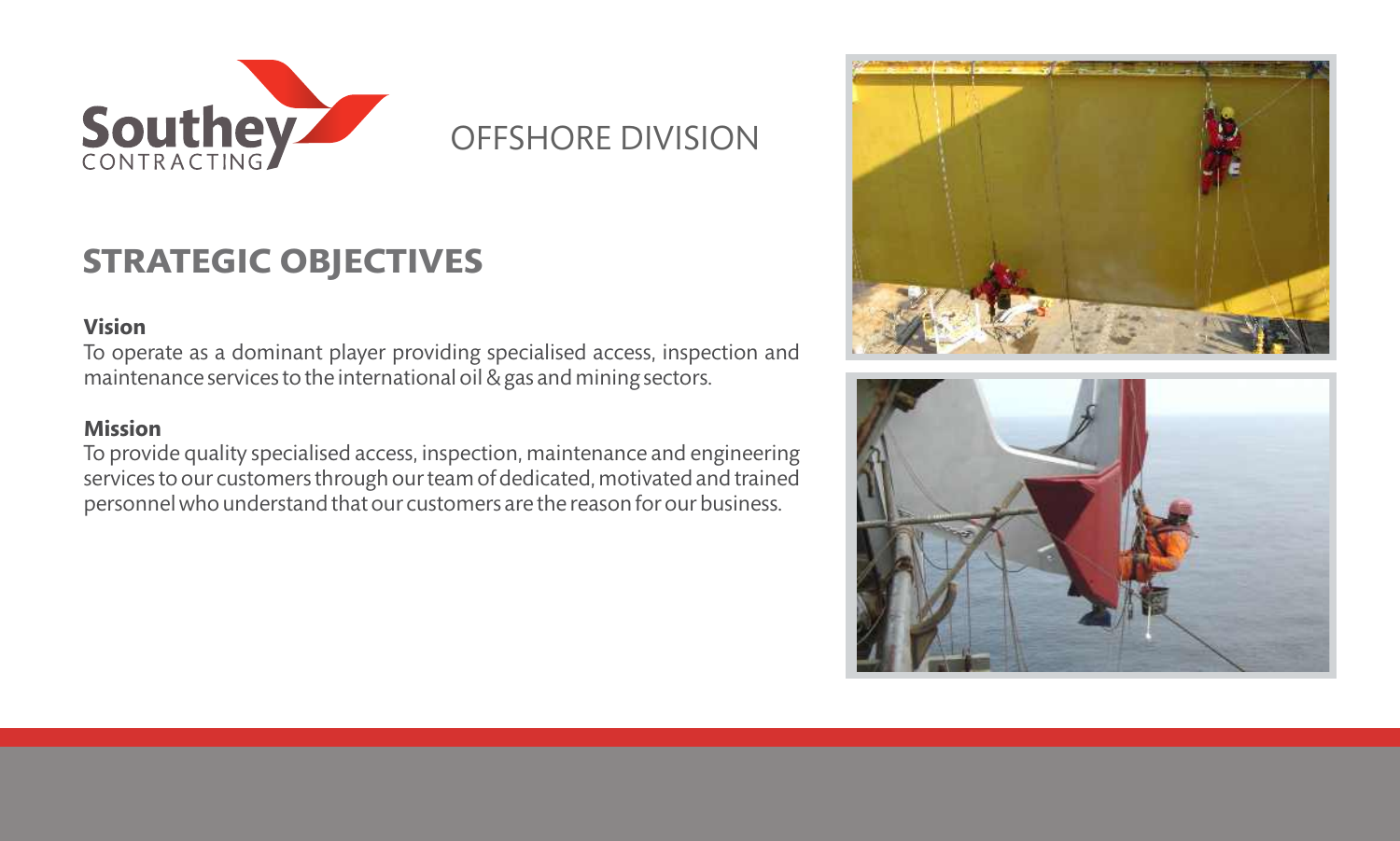

#### **HEALTH, SAFETY, ENVIRONMENT AND QUALITY**

The health and safety interests of all employees are of paramount importance in the Southey Offshore, whilst the protection of the environment is a critical factor in all areas of the company's activities. We do not expose any of our employees to risks or dangers through the execution of their responsibilities and respect for the environment is a policy to which all employees adhere.

Southey Offshore has a Health, Safety and Environmental Management system authorised by senior management that clearly states the overall HSE objectives and a commitment to improving health and safety performance and minimising impacts on the environment.

Southey Offshore operates a quality management system accredited to ISO9001:2008 and continuous improvement of our processes is the driving force towards total customer satisfaction.



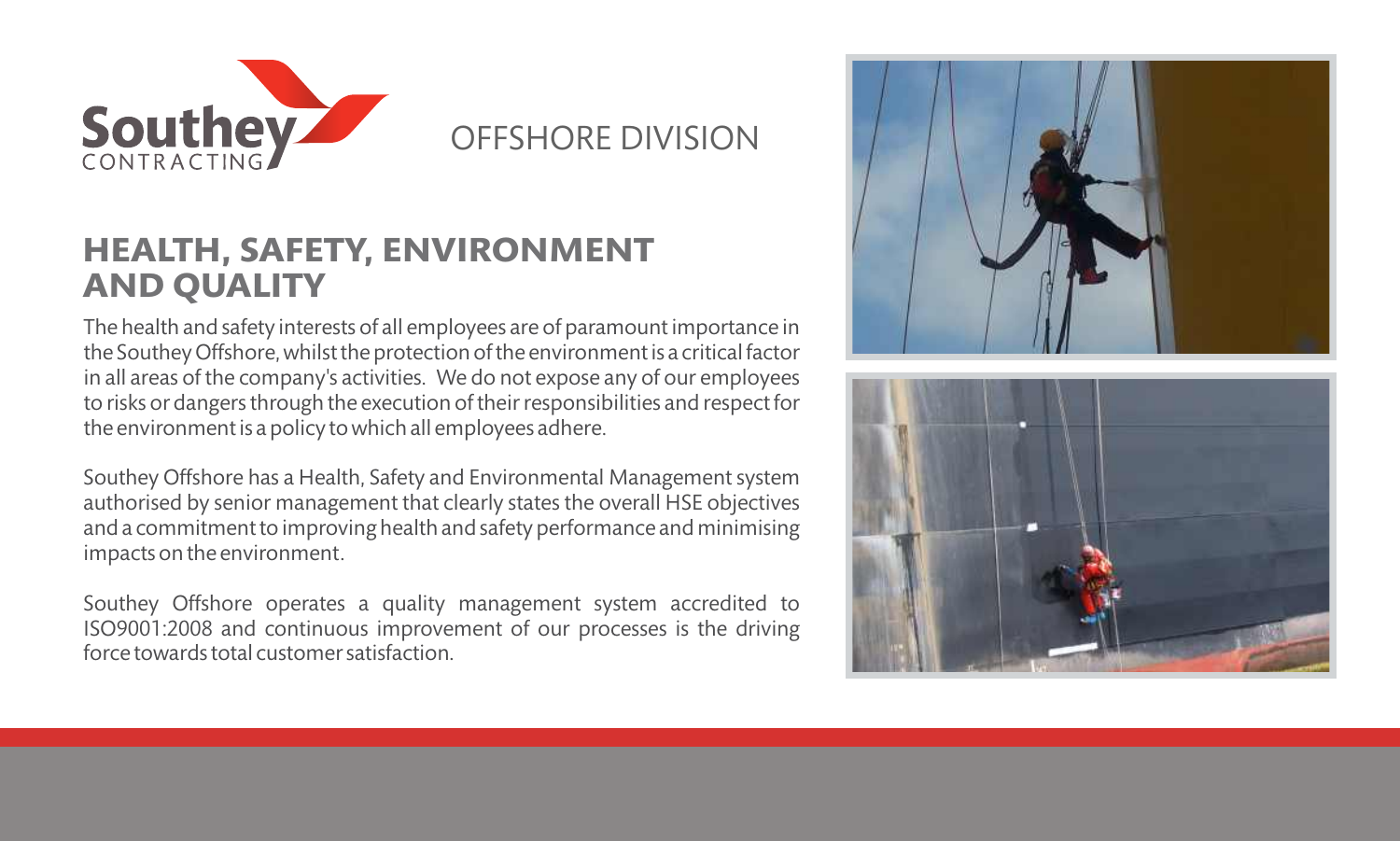



- Unique Rope Access Solutions
- Scaffolding
- Corrosion Protection Coatings and Linings
- UHP & HP Water Jet Blasting Services
- Abrasive Blasting
- Mechanical Maintenance and Engineering Services
- Tank Cleaning
- Specialist Inspection Services
	- Non-Destructive Testing
	- Lifting Gear Inspections and Certification
	- Derrick Inspections and DROPS Surveys
	- Bolt Tensioning & Torque Services
- Marine and Offshore Crew Assignments







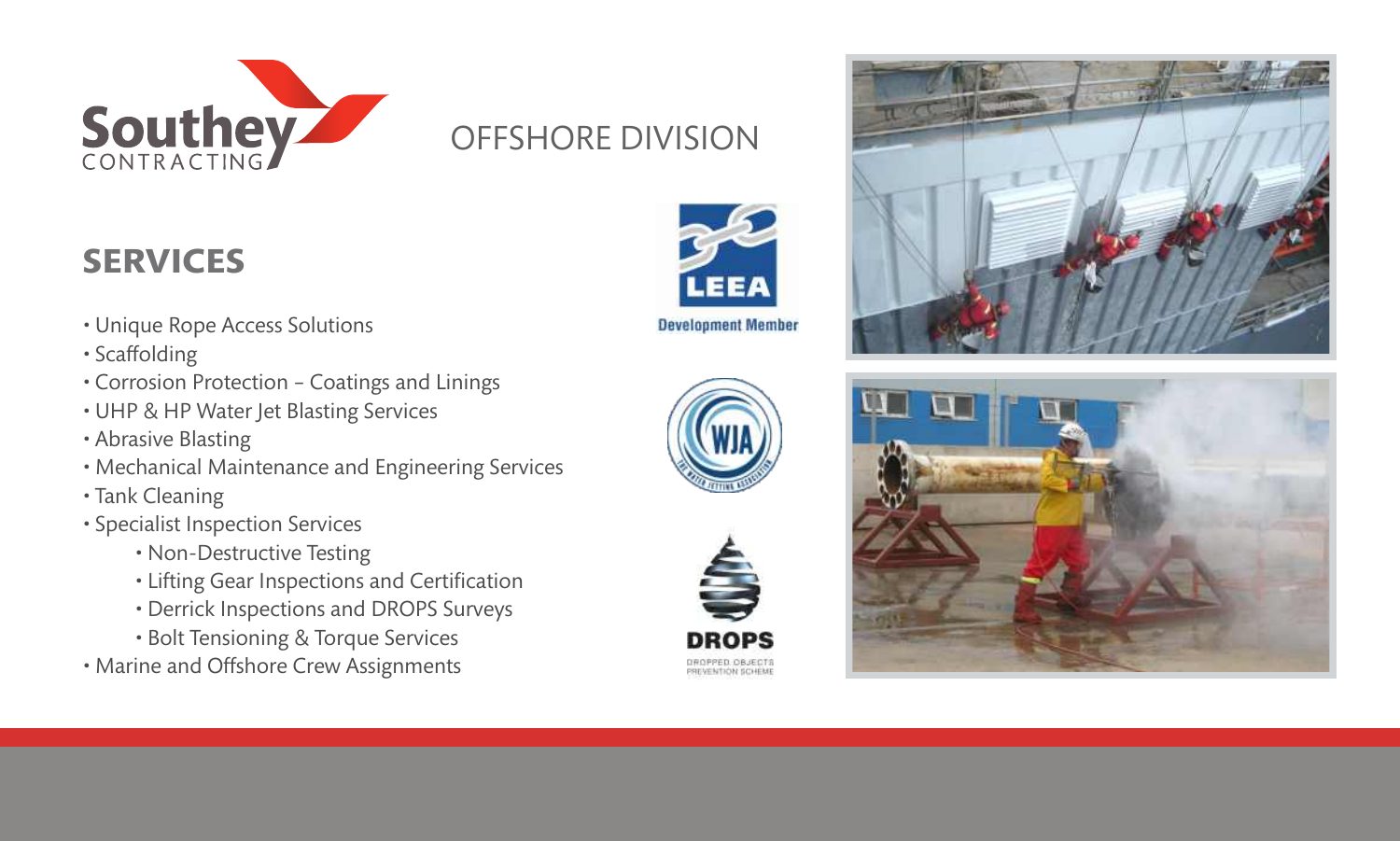

## **FOOTPRINT**

Our African footprint allows us to mobilise our multi-disiplined teams swiftly, so that we can respond to our client's requirements with effective access, inspection and maintenance solutions.

Our equipment is strategically placed in our operating areas and this enables Southey Offshore to provide a quick turn around on the major contracts that we secure throughout Africa.

The continued growth within the oil & gas and mining sectors will ensure ongoing investment in our offshore contracting operations.

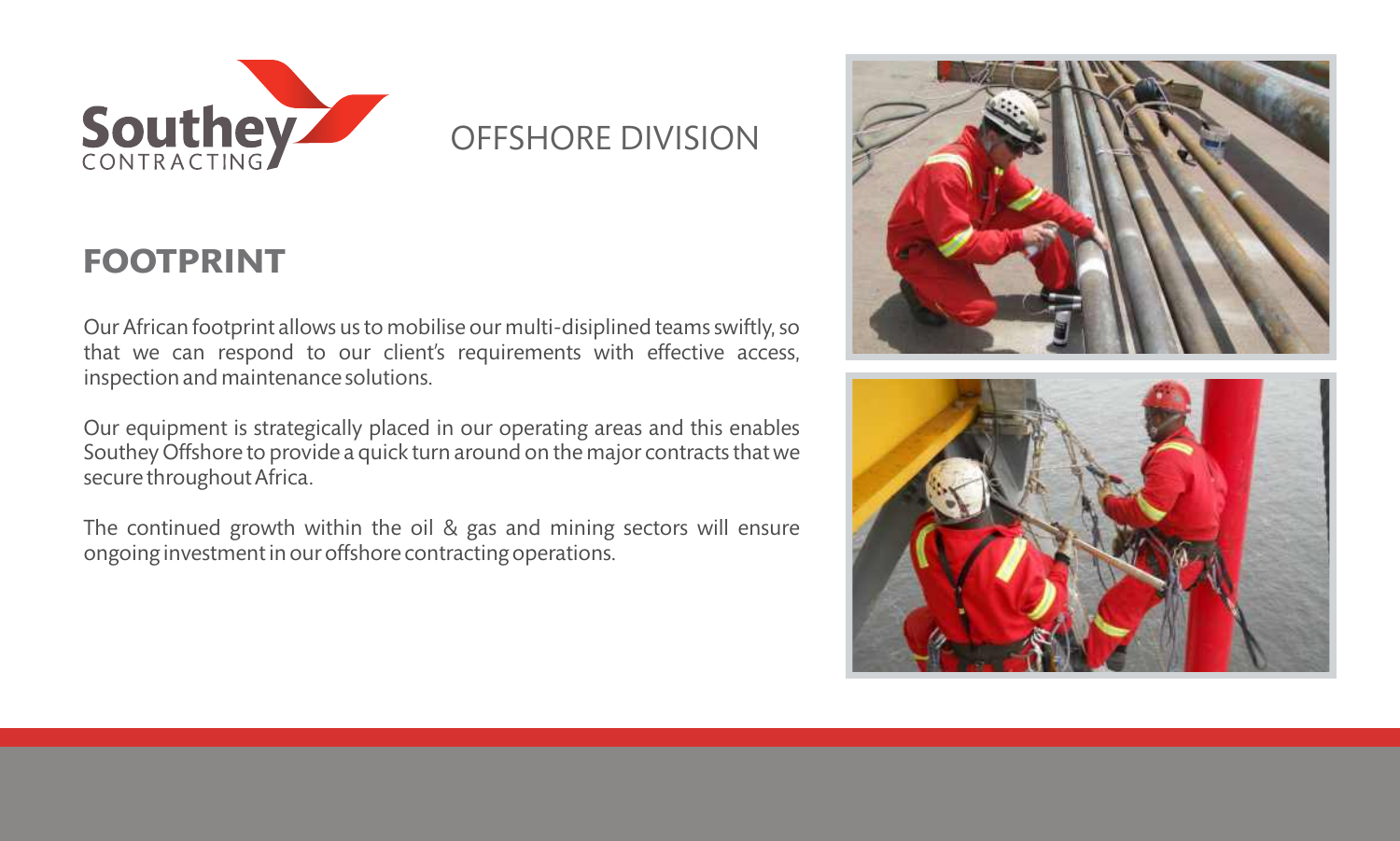

# **CONTACT DETAILS**

#### **CAPE TOWN PROJECT OFFICE**

36 Milner Street Metro Industria Paarden Eiland, 7405

T. +27 21 510 2101 F. +27 21 510 5970

Managing Director: Fabio Torrente: ftorrente@southeyoffshore.com Operations Director: Duncan Ross: dross@southeyoffshore.com Business Dev. Director: John Binns: jbinns@southeyoffshore.com General Enquiries: info@southeyoffshore.com Financial Director: Devon Simpkins:

dsimpkins@southeyoffshore.com<br>jbinns@southeyoffshore.com

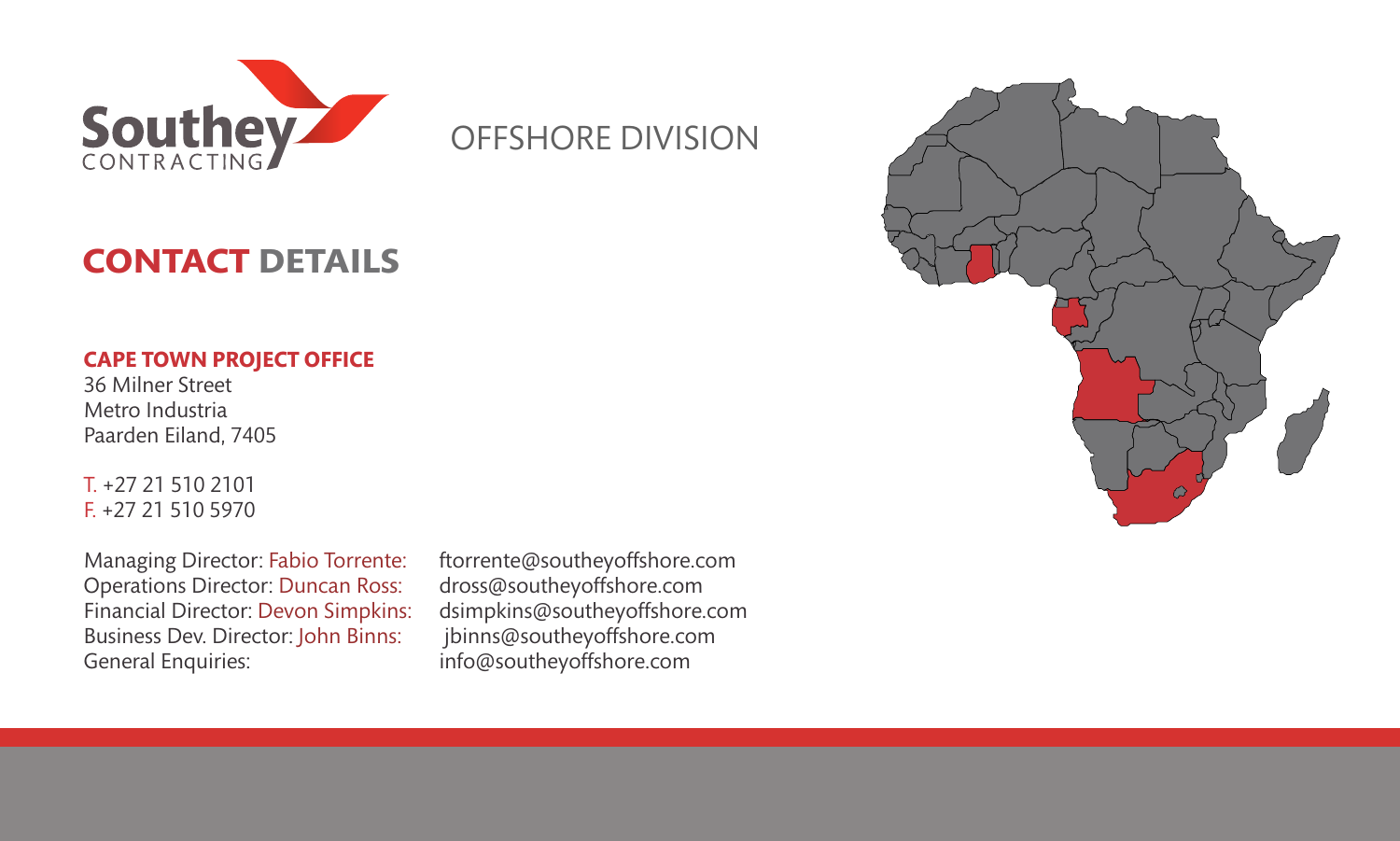

# **CONTACT DETAILS**

#### **ANGOLA OFFICE:**

Tel: Mobile: +244 93 613 21 52 Financial Manager: Jorge Texier Email: jtexier@southeyoffshore.com Business Development Manager: Alan Glyn-Cuthbert Email: aglyn-cuthbert@southeyoffshore.com Edificio Barra, 1° Andar, Castro Van Dúnem Loy, Morro Bento Luanda, ANGOLA +244 222 010 687

#### **GHANA OFFICE:**

Mobile: +233 500 338 095 (Ghana) Airforce Base, Opposite HESS Yard Takoradi, GHANA +27 729 383 456 (SA) Mobile: Project Manager: Rudi Schellhorn Email: rschellhorn@southeyoffshore.com

#### **GABON OFFICE:**

Tel: Business Development Director: John Binns Email: jbinns@southeyoffshore.com B.P. 3022 Nouveau Port Port Gentil, GABON +241 074 955 27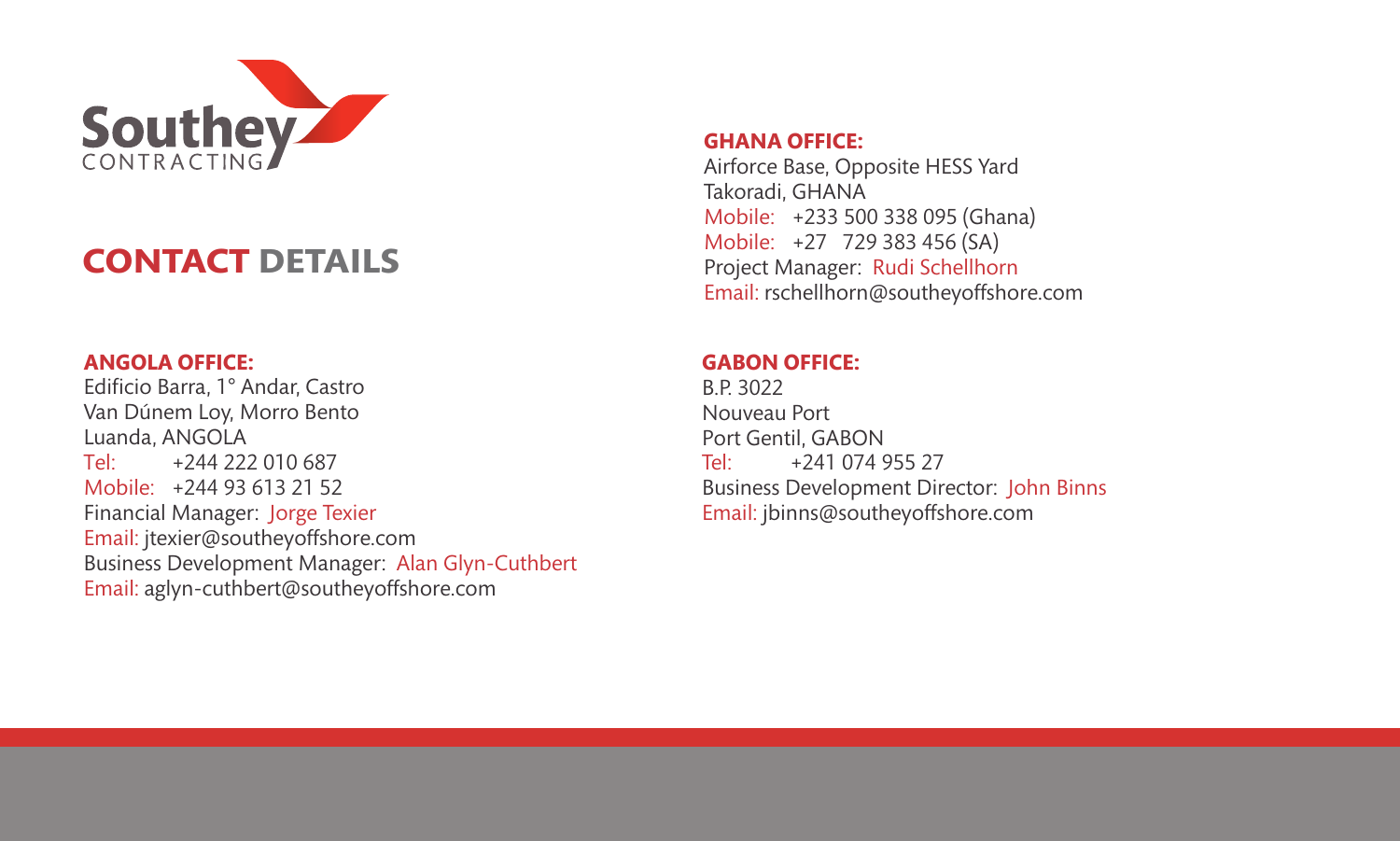

#### **MOZAMBIQUE OFFICE:**

Tel: +27 83 677 3373 Av. Julius Nyerere 2399 R/C Maputo MOZAMBIQUE Divisional Operations Director: Anthony Dos Santos Email: adossantos@southeyoffshore.com

#### **TANZANIA OFFICE:**

Operations Manager: Pedro Ferreira Email: pferreira@southeyoffshore.com Mobile: +255 76 316 6345 House No 10 Plot 1500 Msasani Peninsula Dar-es-Salaam, TANZANIA

#### **REPUBLIC OF CONGO OFFICE:**

Tel: +242 06 836 1227 No 31 Rue de Doumanga, Centreville Pointe Noire, République du Congo Operations Director: Duncan Ross Email: dross@southeyoffshore.com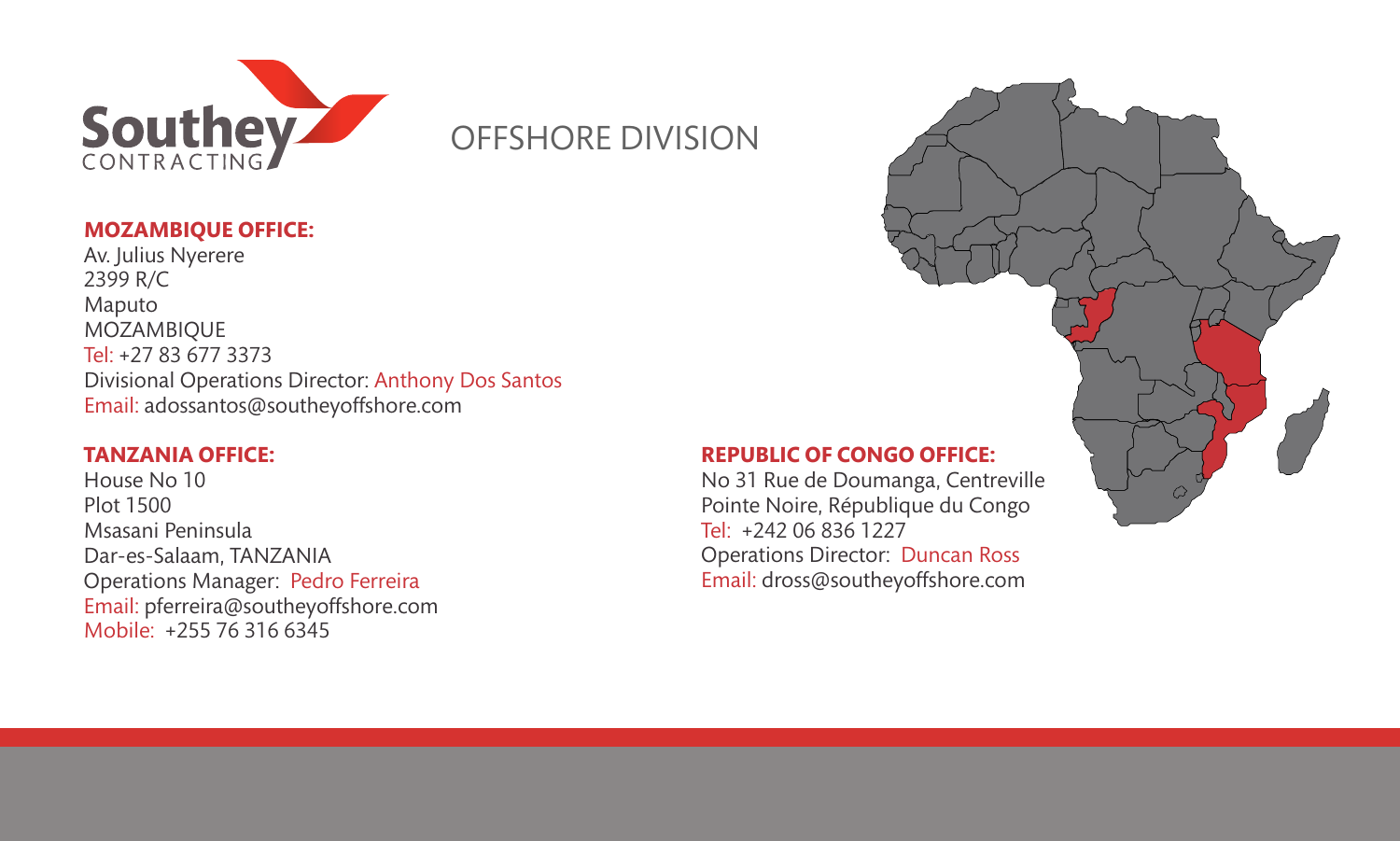

















**TATE & NICHOLSON** Industrial sheeting & cladding